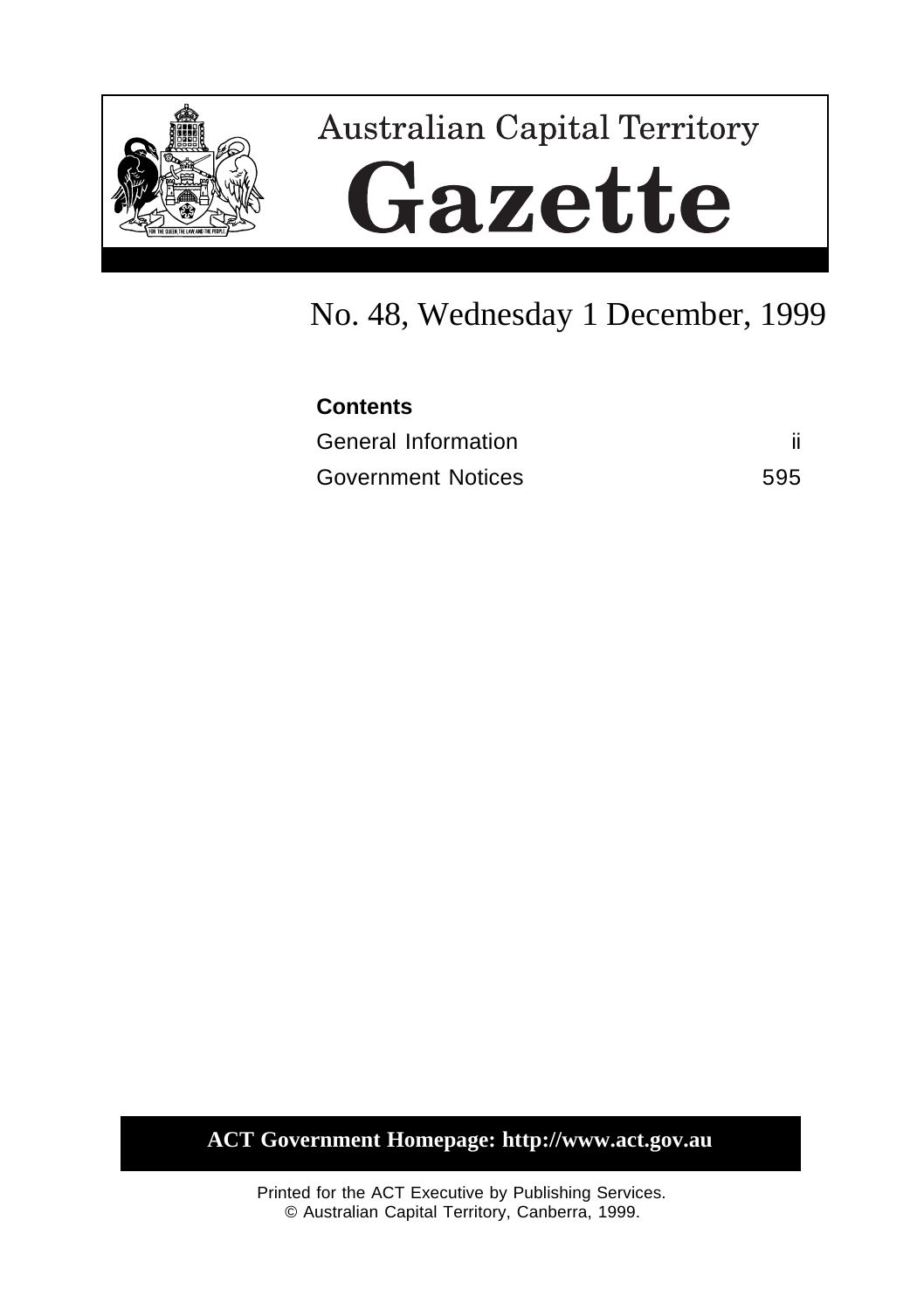## **GENERAL INFORMATION**

#### **ACT GOVERNMENT GAZETTE**

The ACT Government Gazette is published each Wednesday. The sections included in the publication are:

- General Information;
- Government Notices;
- Purchasing and Disposals;
- Invitations to Tender, Quote or Register Interest;
- Contracts arranged, and
- Private Notices

(Australian Public Service notices will continue to appear in the Commonwealth of Australia Gazette).

#### **CONTACT DETAILS**

ACT Gazette Officer Publishing Services GPO Box 158 Canberra ACT 2601

Phone: (02) 6205 0484 Fax: (02) 6205 0266 **e-mail: gazette\_office@dpa.act.gov.au** ACT Gazette Office Level 7, Macarthur House Wattle Street Lyneham 2602

#### **Notices for Publications**

Notices for the Gazette are to be lodged by 12 noon on the Wednesday prior to publication. Notices can be lodged in advance in hard copy or facsimile, by electronic mail or diskette, with a brief message of instruction and a WORD compatible document attachment.

A Gazette Request Form must also be delivered to the Gazette Office, by hand, mail or fax. For copies of this form please telephone the Gazette Office or go to www.act.gov.au/government/reports/pub/gazreq.doc.

Signed notices must be sighted by the Gazette Office before gazettal can proceed.

**Purchasing and Disposal Codes** may be accessed on the ACT Government Website:

www.act.gov.au/government/report/pub/gazette/p&d.pdf. Alternatively, you may obtain a hard copy listing by contacting the gazette office.

#### **Private Notices**

The fee for a private notice is as follows:

• minimum charge \$1.00 per word or \$100.00 whichever is the greater.

Cheques are to be made payable to 'Publishing Services' and are to be forwarded to the Gazette office with a copy of the notice (Either on a PC formatted disk in WORD, or if the notice has already been emailed, a hard copy of the notice) and Gazette Request Form. Payment can be made by EFTPOS (Bankcard, Visa or Mastercard) by telephoning the Gazette Office. Payment must be received before gazettal can proceed.

#### **Purchasing and Subscriptions**

Copies of the ACT Government Gazette may be purchased at a cost of \$5.00 (or \$2.00 for a Special Gazette) from the ACT Government shopfront, Legislation/Gazette sales counter, East Row, Canberra City. Subscriptions to the Gazette maybe arranged through the Gazette Office at a price of \$360.00 (1 July 1999 -30 June 2000) or part thereof, including postage. Refunds will not be given for cancellations. Claims for missing items will be recognised as valid if lodged within 28 days of publication.

#### **Copyright Notice - Australian Capital Territory**

This work is copyright. Apart from any use as permitted under the Copyright Act 1968, no part may be reproduced by any process without written permission from Library and Information Management, Department of Urban Services, ACT Government, GPO Box 249, Civic Square ACT 2608.

#### **Products and Services advertised in this publication are not necessarily endorsed by the ACT Government**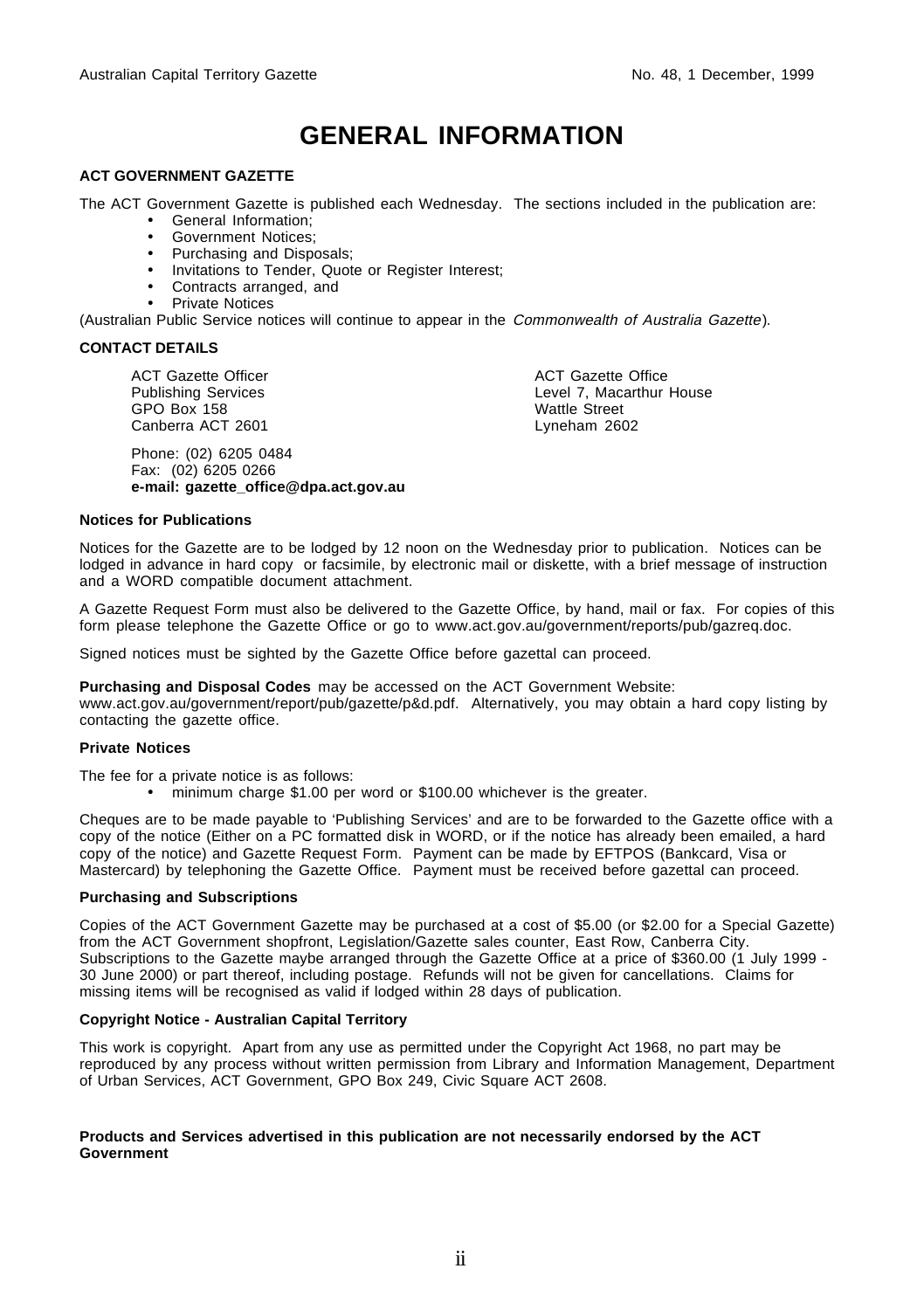## **GOVERNMENT NOTICES**

#### **NOTIFICATION OF THE MAKING OF AN INSTRUMENT**

NOTICE is hereby given that the undermentioned Instrument of the Australian Capital Territory has been made. Copies of the Instrument may be purchased from Publishing Services, Legislation and Sales Counter, ACT Government Shopfront, Corner of City Walk and East Row Canberra City ACT 2601.

| Act under which<br>Instrument made                                                                       | <b>Description of Instrument</b>                                                         | Number and year of<br><b>Instrument</b> |
|----------------------------------------------------------------------------------------------------------|------------------------------------------------------------------------------------------|-----------------------------------------|
| <b>Health Professions Board</b><br>(Procedures) Act 1981 and<br><b>Medical Practitioners Act</b><br>1930 | Appointment of John<br>Windeyer Donovan as<br>member of the Medical Board<br>of the ACT. | No. 267 of 1999                         |

#### **NOTIFICATION OF AN INSTRUMENT MADE UNDER THE PUBLIC ROADS ACT 1902 (NSW)**

NOTICE is hereby given that the undermentioned Instrument has been made under the Public Roads Act 1902 (NSW). Copies of the Instrument are available from the ACT Land Information Centre, Planning and Land Management, 16 Challis Street, Dickson, ACT; Telephone 6207 1601.

| Act under which<br>Instrument made | <b>Description of Instrument</b>                                                | Number and year of<br><b>Instrument</b> |
|------------------------------------|---------------------------------------------------------------------------------|-----------------------------------------|
| Public Roads Act 1902<br>(NSW)     | Notice of Intention to Close<br>Part of a Public Road Division<br>of Gungahlin. | No. R40/99 of 1999                      |

#### **NOTIFICATION OF THE MAKING OF A REGULATION**

NOTICE is hereby given that the undermentioned Regulation of the Australian Capital Territory has been made. Copies of the Regulation may be purchased from Publishing Services, Legislation and Sales Counter, ACT Government Shopfront, Corner of City Walk and East Row, Canberra City ACT 2601.

| Act under which<br><b>Regulation made</b>   | <b>Description of Regulation</b>                            | Number and year of<br><b>Regulation</b> |
|---------------------------------------------|-------------------------------------------------------------|-----------------------------------------|
| Land (Planning and<br>Environment) Act 1991 | Land (Planning and<br>Environment) Regulations<br>Amendment | No. 31 of 1999                          |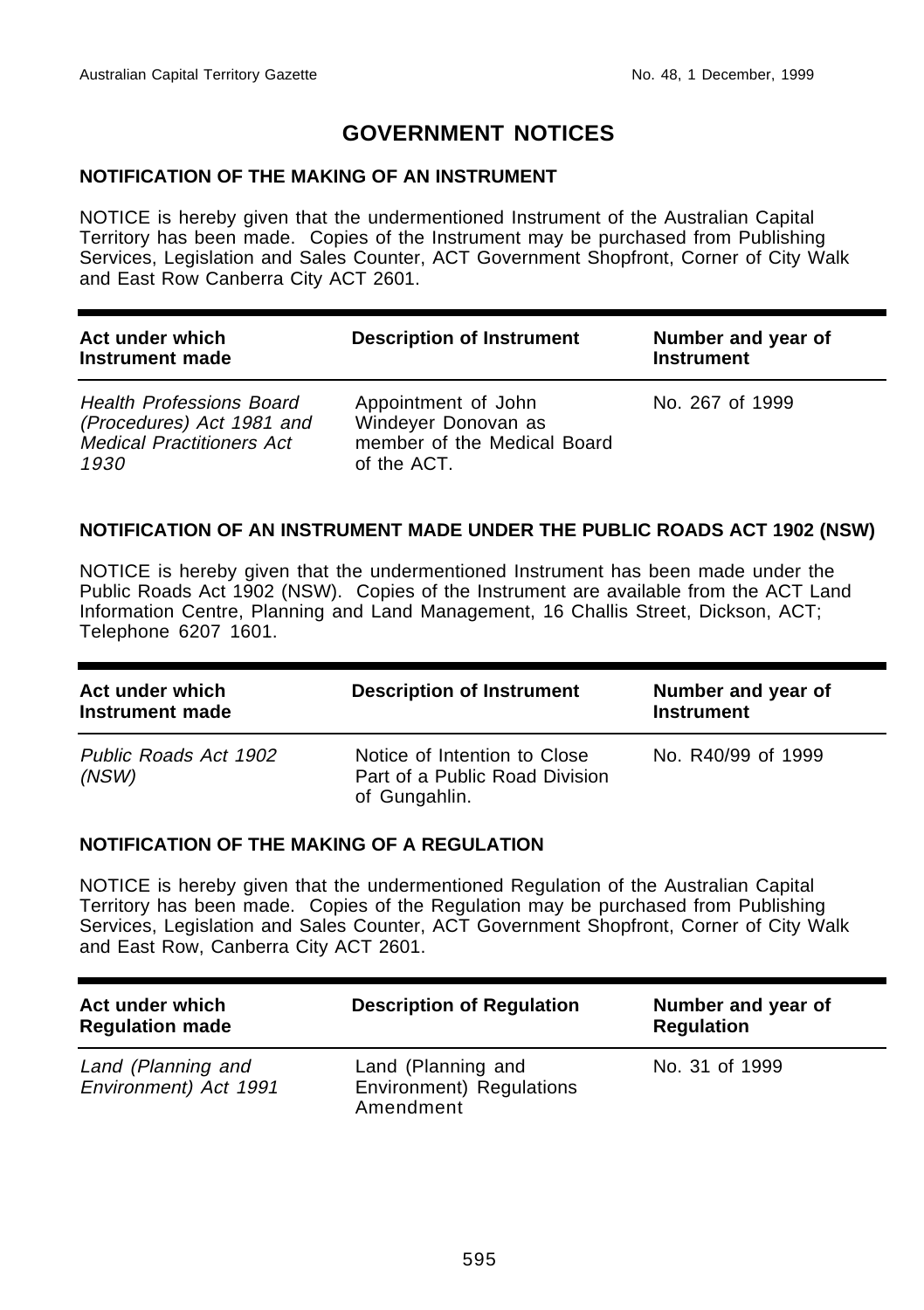

#### **ACT Government**

## **AUSTRALIAN CAPITAL TERRITORY**

#### **LAND (PLANNING AND ENVIRONMENT) ACT 1991**

#### **NOTICE**

#### **VARIATION TO THE TERRITORY PLAN IN RELATION TO DEFINED LAND**

#### **DIVISION OF NICHOLLS**

**(Variation No. 154)**

Under subsection 32(1) of the Land (Planning and Environment) Act 1991, I vary the Territory Plan to specify that the land identified on the map at Annexure A, being land within the Division of Nicholls, may be used for the purposes indicated in the Annexure.

Lincoln James Hawkins Australian Capital Territory Planning Authority

Dated the sixteenth day of November 1999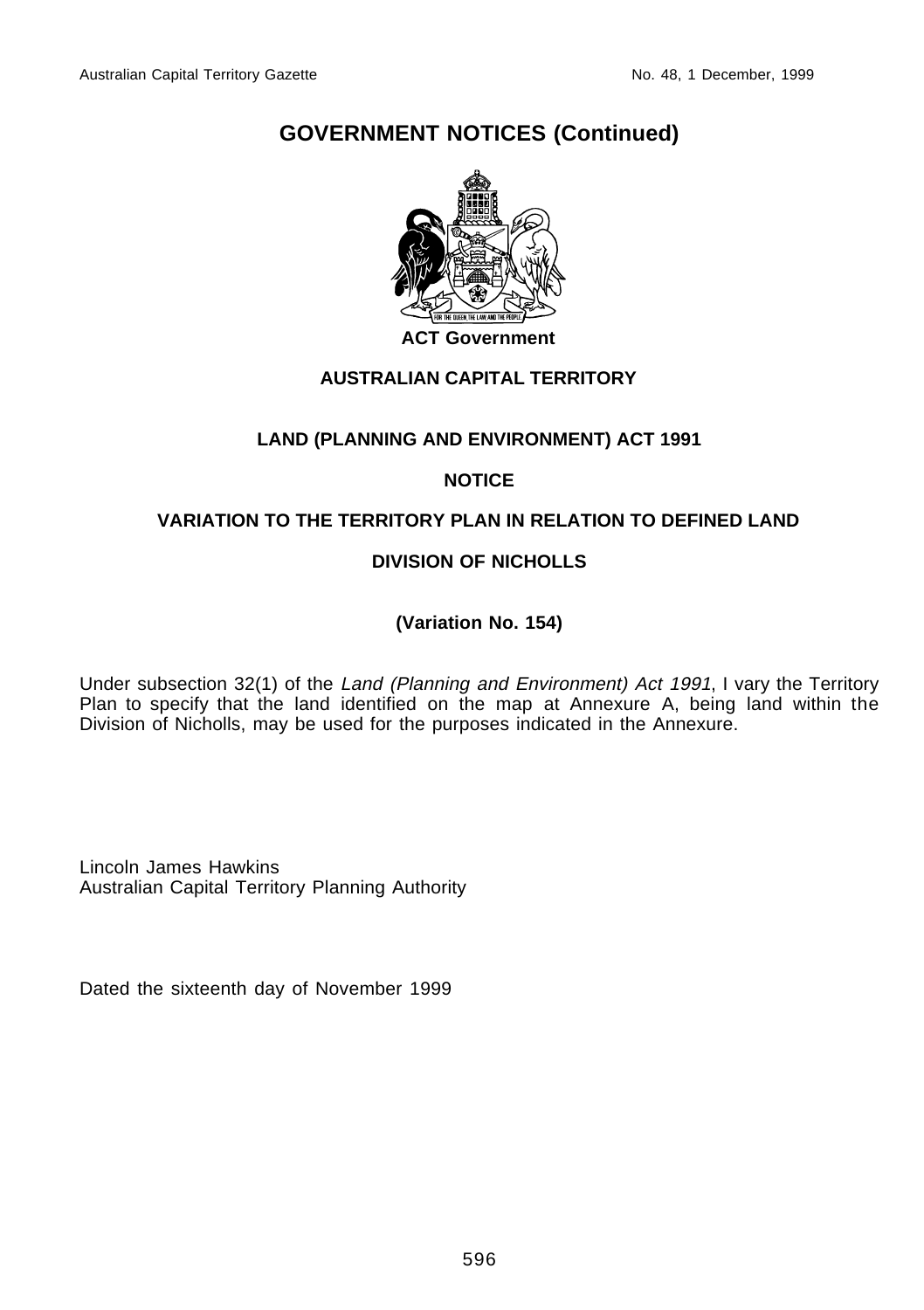

**ACT Planning Authority**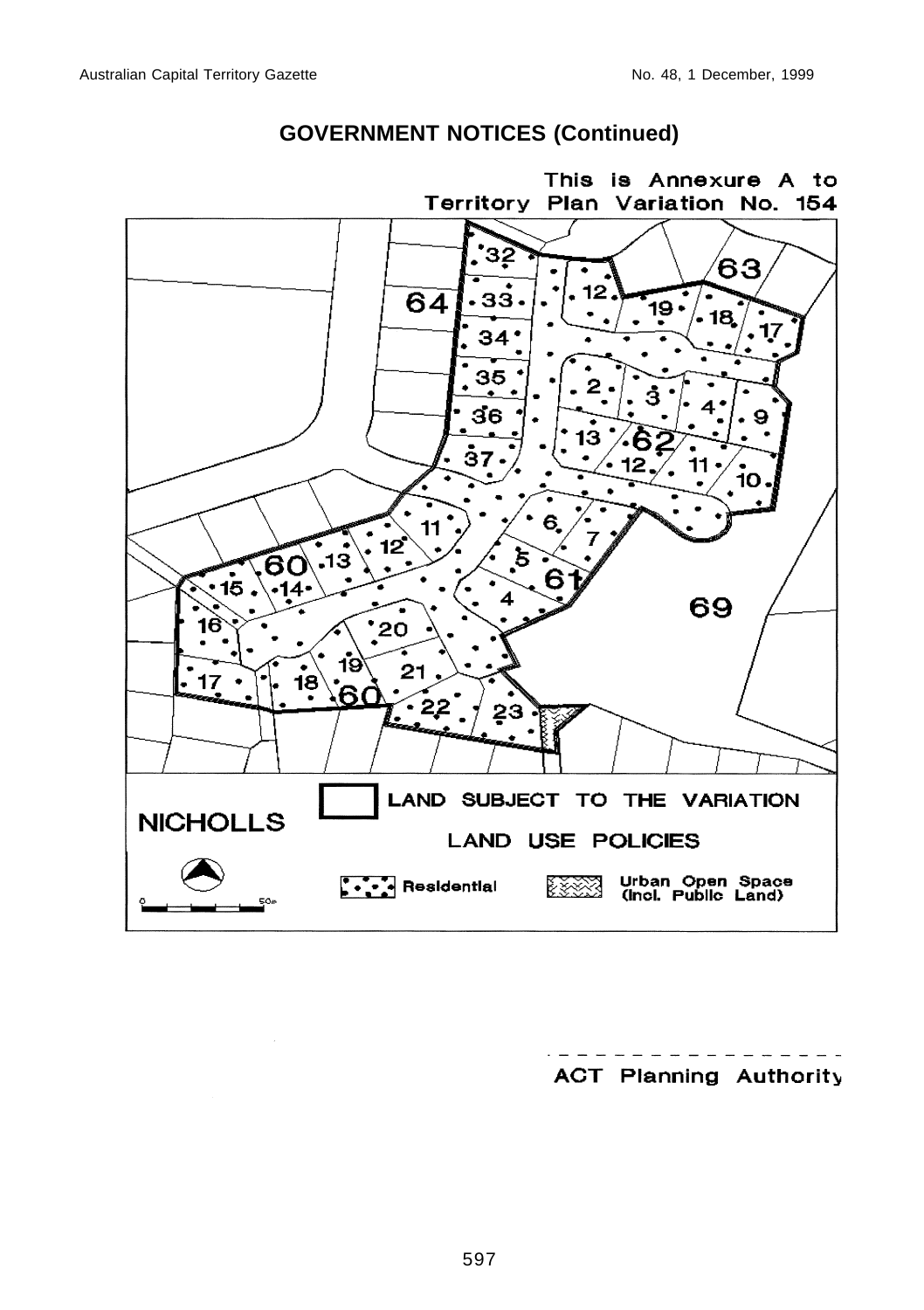

#### **ACT Government**

#### **AUSTRALIAN CAPITAL TERRITORY**

#### **LAND (PLANNING AND ENVIRONMENT) ACT 1991**

#### **NOTICE**

#### **VARIATION TO THE TERRITORY PLAN IN RELATION TO DEFINED LAND**

#### **DIVISION OF NICHOLLS**

**(Variation No. 143)**

Under subsection 32(1) of the Land (Planning and Environment) Act 1991, I vary the Territory Plan to specify that the land identified on the map at Annexure A, being land within the Division of Nicholls, may be used for the purposes indicated in the Annexure.

Lincoln James Hawkins Australian Capital Territory Planning Authority

Dated the sixteenth day of November 1999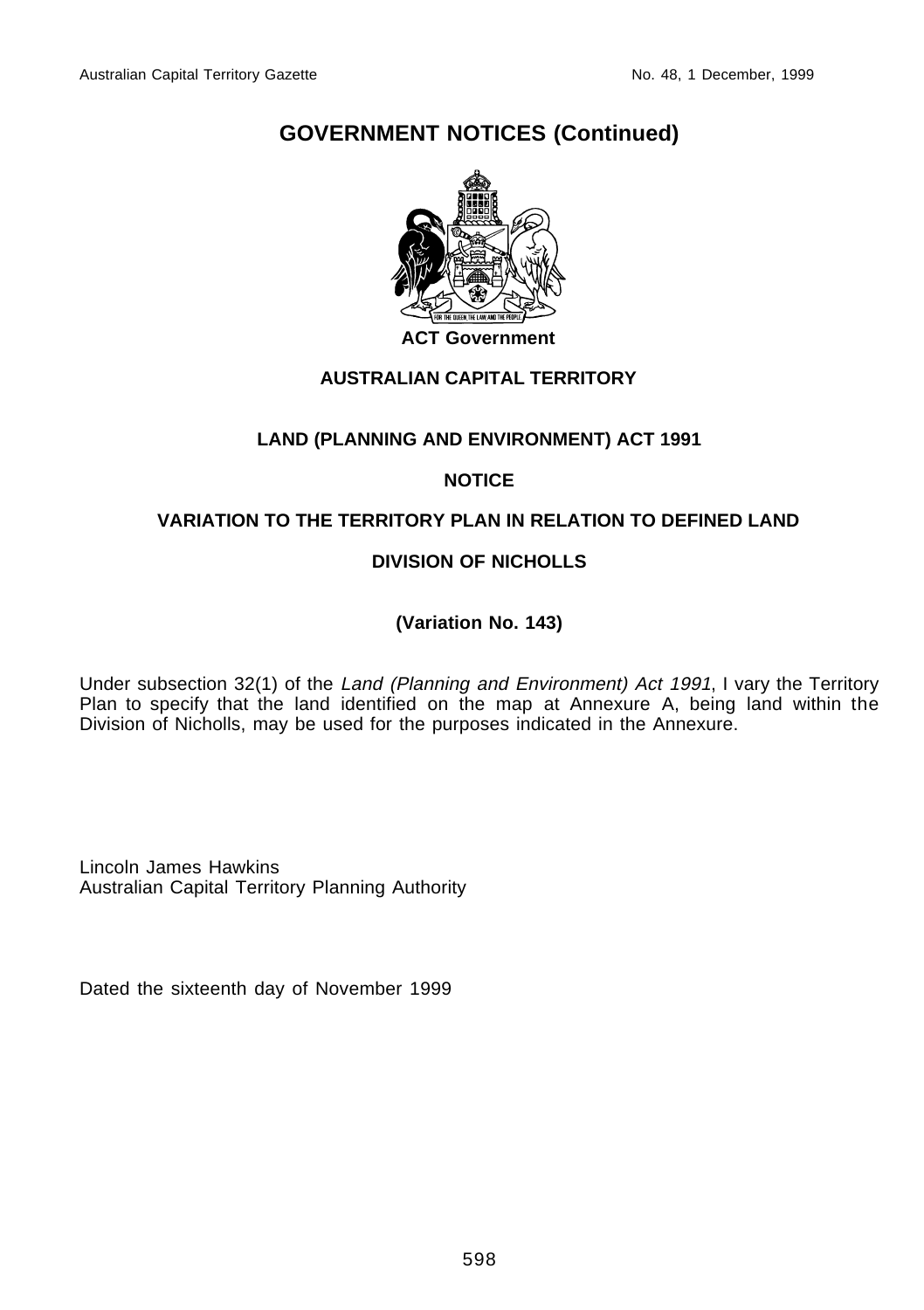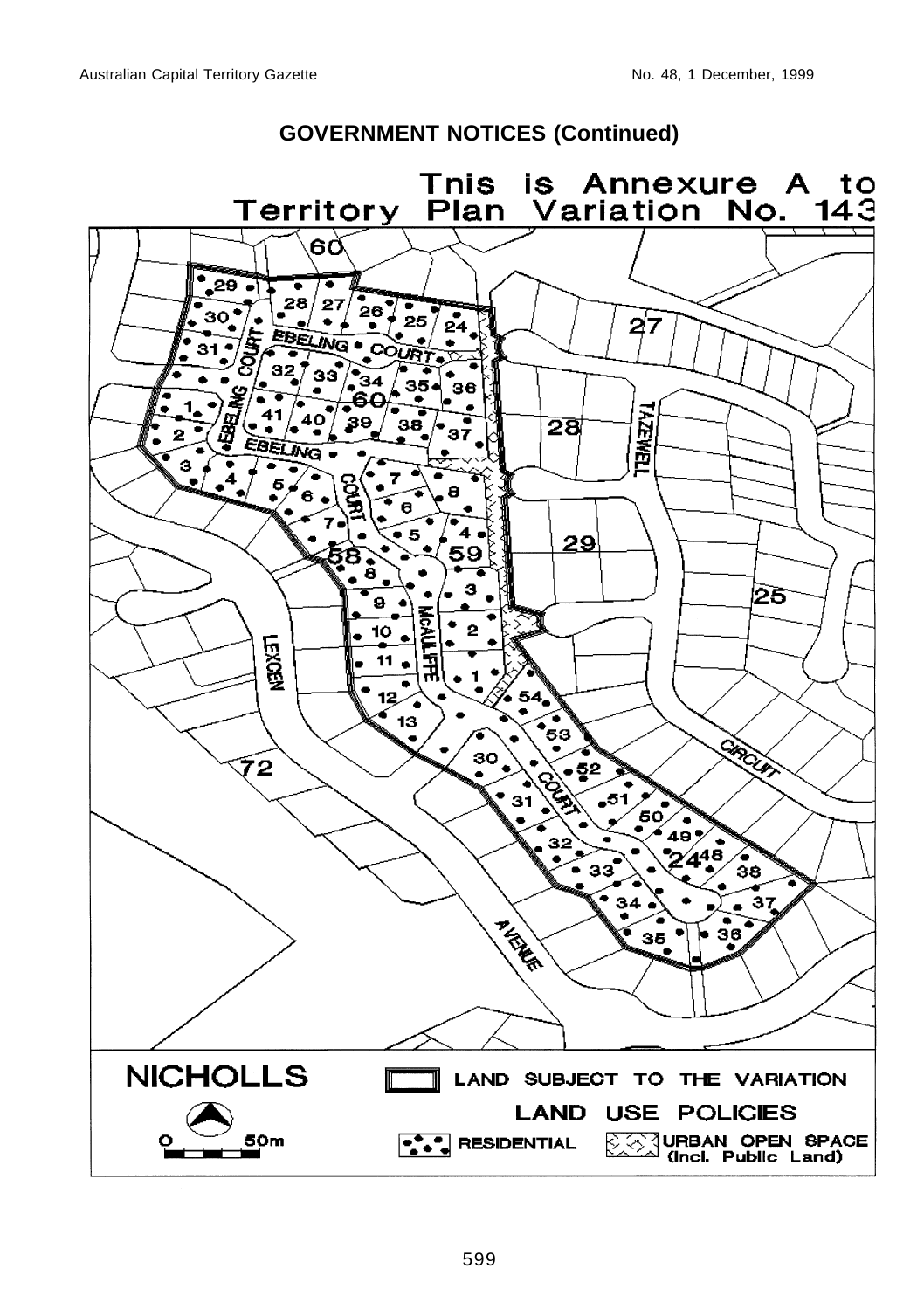#### **URBAN SERVICES**

#### **PLANNING AND LAND MANAGEMENT GROUP**

#### **CANBERRA PRIMARY GAS MAINS EXTENSION - CONSTRUCTION OF A 250 NB GAS PIPELINE FROM FYSHWICK TO QUEANBEYAN DEVELOPMENT APPLICATION AND PRELIMINARY ASSESSMENT**

Public comment is invited on the above Development Application (DA) and Preliminary Assessment (PA). To avoid duplicate submissions being lodged, the Public Notification is being combined into a single process.

Copies of the DA and PA may be inspected:

- at the Applications Secretariat (PALM Shopfront), Dame Pattie Menzies House, 16 Challis Street, Dickson, between 8.30am – 4.30pm weekdays;
- at ACT Government Libraries at Belconnen, Civic, Dickson, Erindale, Griffith, Kippax, Tuggeranong and Woden during normal opening hours.

The PA can be purchased from the Applications Secretariat at a cost of \$4.00 per copy.

Written submissions on the DA and PA should be forwarded by 17 December 1999 to:

Applications Secretariat Planning and Land Management PO Box 395 MITCHELL ACT 2911

Alternately submissions may be made via email (app.sec@act.gov.au) or faxed to 6207 7762. All submissions will go on a public register and access to submissions will be granted on request.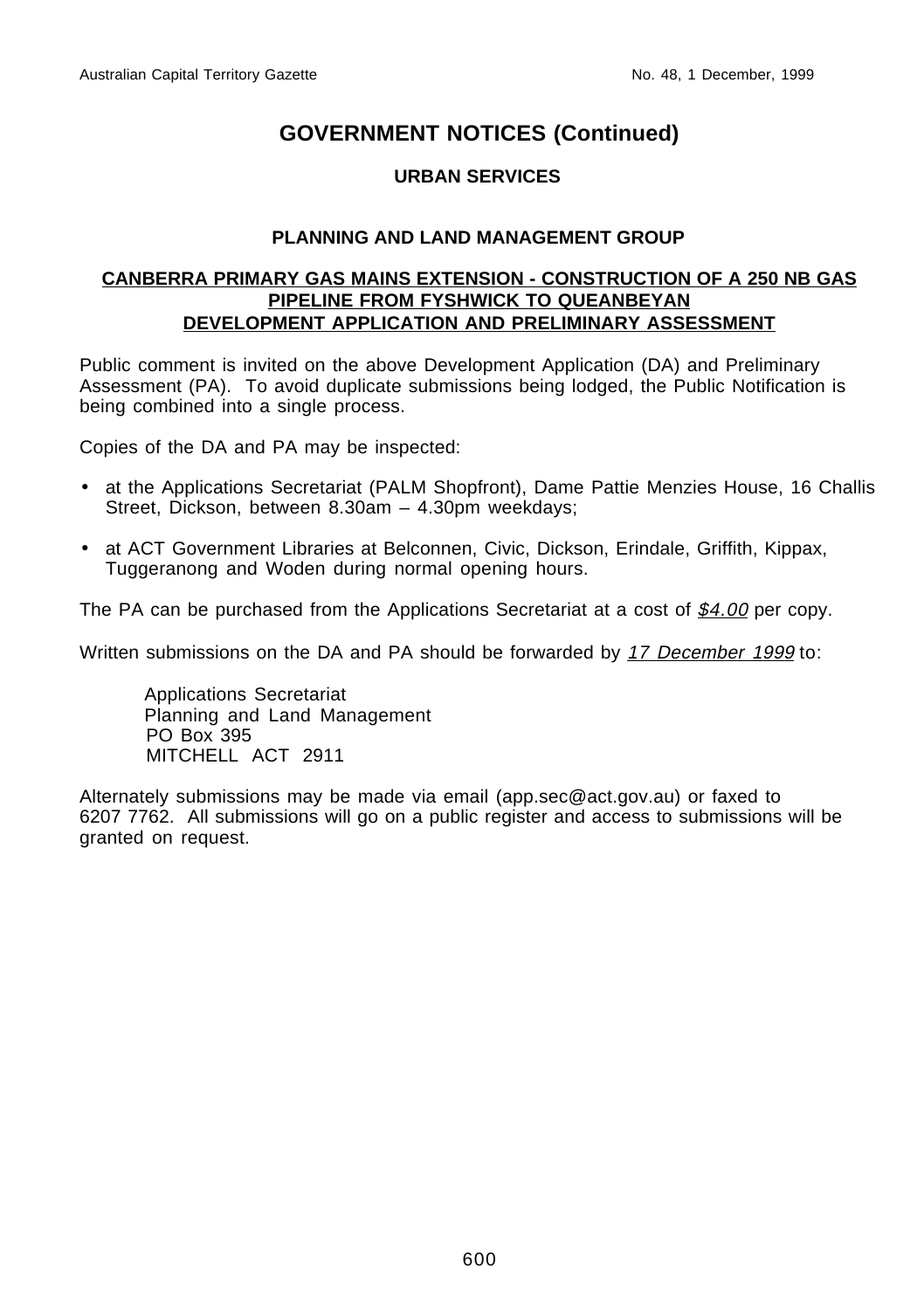#### **URBAN SERVICES**

#### **PLANNING AND LAND MANAGEMENT GROUP**

#### **VARIATION TO THE TERRITORY PLAN TO ALLOW A MINI HYDRO PLANTS ON THE COTTER AND CORIN DAMS - PRELIMINARY ASSESSMENT**

Public comment is invited on the above Preliminary Assessment.

Copies of the Preliminary Assessment:

- may be inspected, or purchased at a cost of  $$3.60$  per copy, at the PALM Shopfront, Dame Pattie Menzies House, 16 Challis Street, Dickson, during normal office hours; and
- may be inspected at ACT Government Libraries at Belconnen, Civic, Dickson, Erindale, Griffith, Kippax, Tuggeranong and Woden during normal opening hours.

Written submissions should be forwarded by 20 December 1999 to:

Manager - Environmental and Social Planning Planning and Land Management Group Urban Services Department GPO Box 1908 CANBERRA ACT 2601

Alternately submissions may be made via email (eia.palm@act.gov.au). All submissions will go on a public register and access to submissions will be granted on request.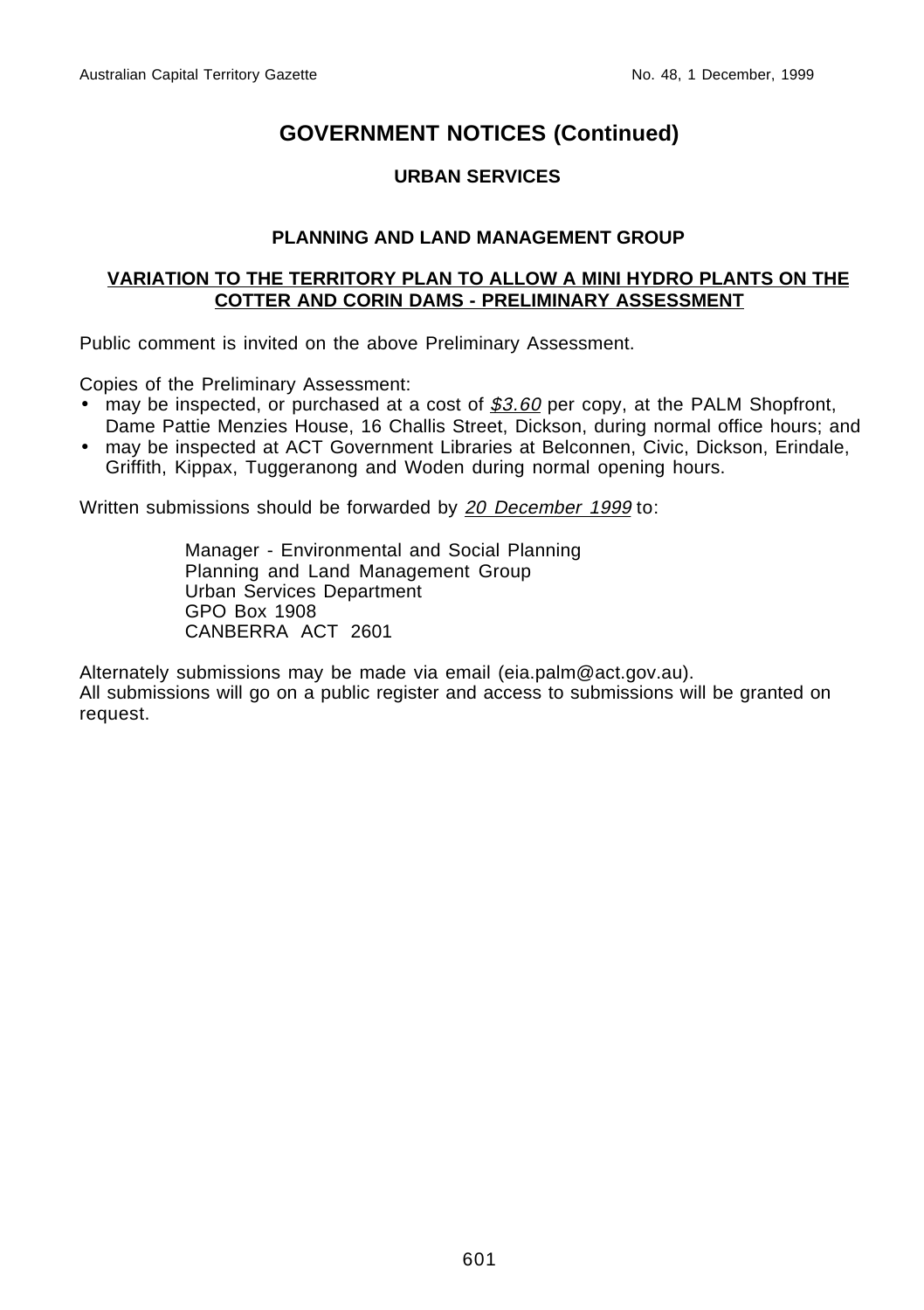#### **URBAN SERVICES**

#### **PLANNING AND LAND MANAGEMENT GROUP**

#### **VARIATION TO THE TERRITORY PLAN TO ALLOW PART OF BLOCK 1195 WESTON CREEK TO BE USED FOR THE EXPANSION OF THE DEFENCE STAFF COLLEGE - PRELIMINARY ASSESSMENT**

Public comment is invited on the above Preliminary Assessment.

Copies of the Preliminary Assessment:

- may be inspected, or purchased at a cost of  $$2.45$  per copy, at the PALM Shopfront, Dame Pattie Menzies House, 16 Challis Street, Dickson, during normal office hours; and
- may be inspected at ACT Government Libraries at Belconnen, Civic, Dickson, Erindale, Griffith, Kippax, Tuggeranong and Woden during normal opening hours.

Written submissions should be forwarded by 20 December 1999 to:

Manager - Environmental and Social Planning Planning and Land Management Group Urban Services Department GPO Box 1908 CANBERRA ACT 2601

Alternately submissions may be made via email (eia.palm@act.gov.au). All submissions will go on a public register and access to submissions will be granted on request.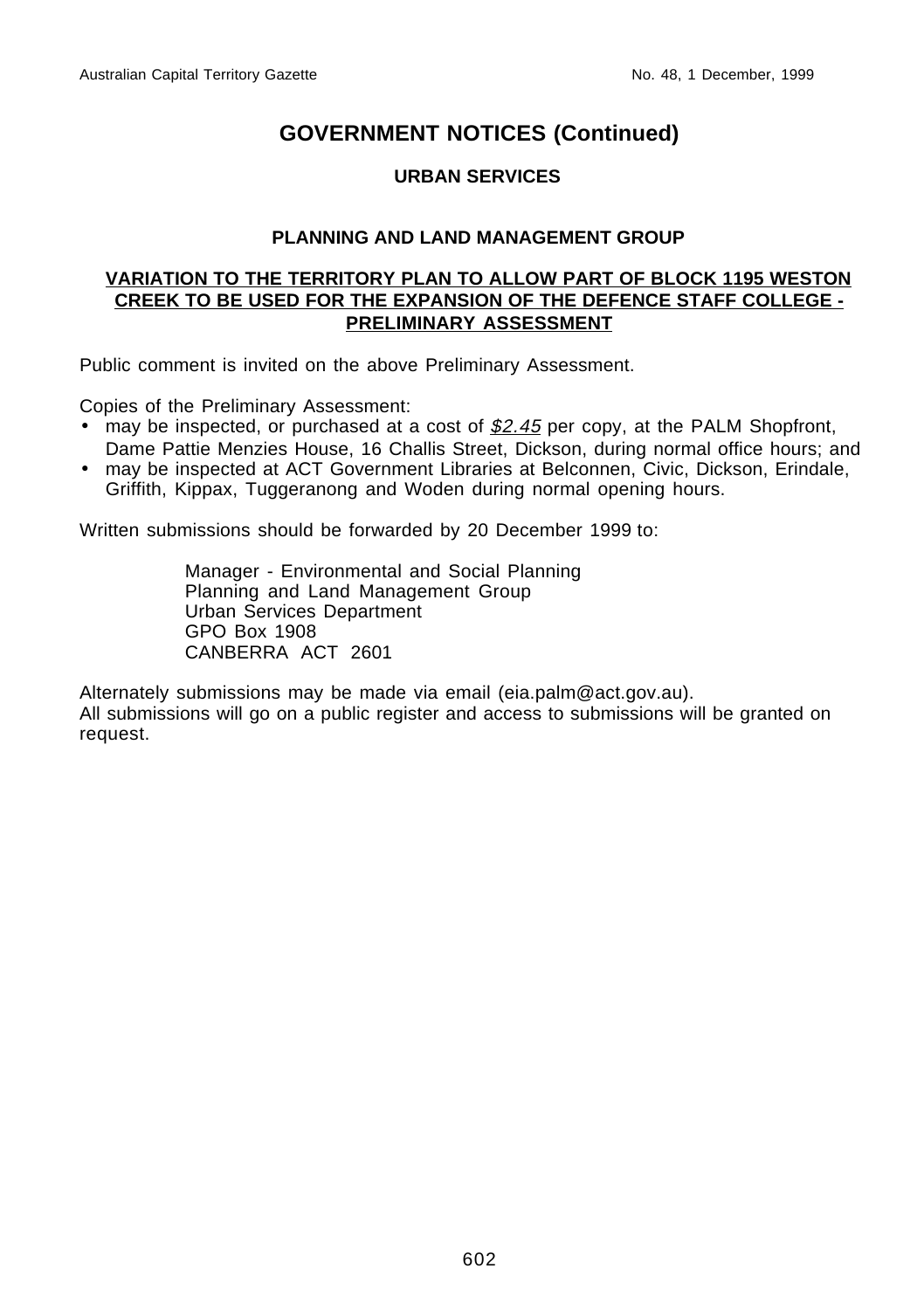#### **INVITATION TO COMMENT ON THE DRAFT SECTION MASTER PLANS FOR:**

Territory Plan Variation No: 109 requires the Planning and Land Management Group (PALM) to have a Section Master Plan in place prior to development applications, for multi-unit developments involving more than two dwellings, being granted approval in the B11 and B12 Areas of inner north Canberra. PALM has prepared draft Section Master Plans for the above sections.

A Section Master Plan is a plan of a section and its surrounds, indicating the desired future urban character of a section and a context for individual development proposals. The Section Master Plans provide guidance on how sites may logically be redeveloped.

The Section Master Plan does not require the redevelopment of any particular block. It is intended to ensure that any redevelopment which does occur is integrated with other development in the section, maintains the amenity and quality of the area and does not adversely impact on those residents who wish to remain.

A Section Master Plan is required to provide information on the following:

- the relationship to any existing community value statement adopted by the community advisory group on planning which was established by the Minister
- any elements of existing urban fabric, streetscape or landscape which warrant protection or consideration, including the specific character of the section and its surrounding streets
- the preferred pattern of any redevelopment in terms of building type, subdivision, orientation of buildings, arrangements for vehicular access and parking, landscape and design and architectural character.

PALM has now prepared draft Section Master Plans for:

- **Braddon Sections 10, 13, 15, 16, 58 and 22, and**
- **Turner Sections 38, 39, 43, 44 and 64.**

Copies of the draft Section Master Plans are available for inspection, between 8.30am and 4.30pm weekdays, at the PALM Shopfront, 16 Challis Street, Dickson.

As part of the assessment of Section Master Plans, PALM is seeking the views of all lessees and residents in and adjoining the relevant sections. Comments must arrive by close of business on **22 December 1999** and may be delivered to the above address, faxed to 6207 7762 or posted to:

**Applications Secretariat Planning and Land Management Group GPO Box 1908 CANBERRA CITY ACT 2601**

Attention: Paul Lewis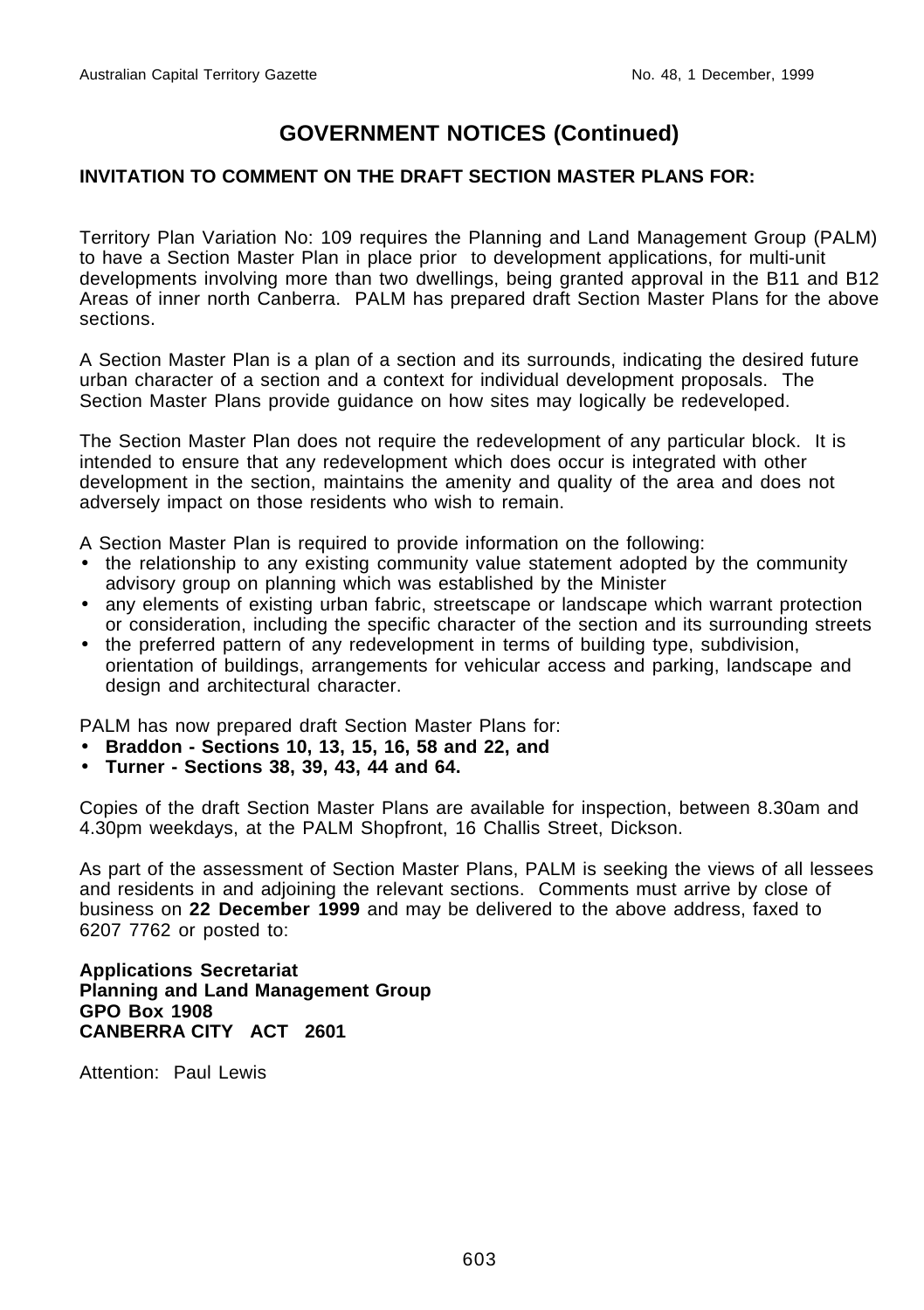#### **ACT FIRE BRIGADE PROMOTIONS**

Members of the ACT Fire Brigade who are eligible for promotion, or expect to become eligible for promotion between 5 December 1999 and 4 June 2000, may apply for promotion to the following ranks:

- Third Class Firefighter
- Second Class Firefighter
- First Class Firefighter, Grade B
- First Class Firefighter, Grade A
- Senior Firefighter

The academic and other qualifications for promotion within the Fire Brigade were notified in a Special Gazette dated 6 January 1998. A copy of that notification may be obtained by telephoning (02) 62078418 during business hours or in person from:

The Recruitment Officer ACT Emergency Services Bureau 123 Carruthers St Curtin ACT 2605

Applications must be in writing addressed to:

The Fire Commissioner ACT Fire Brigade PO Box 104 Curtin ACT 2605

**RJ Dance** Fire Commissioner

24 November 1999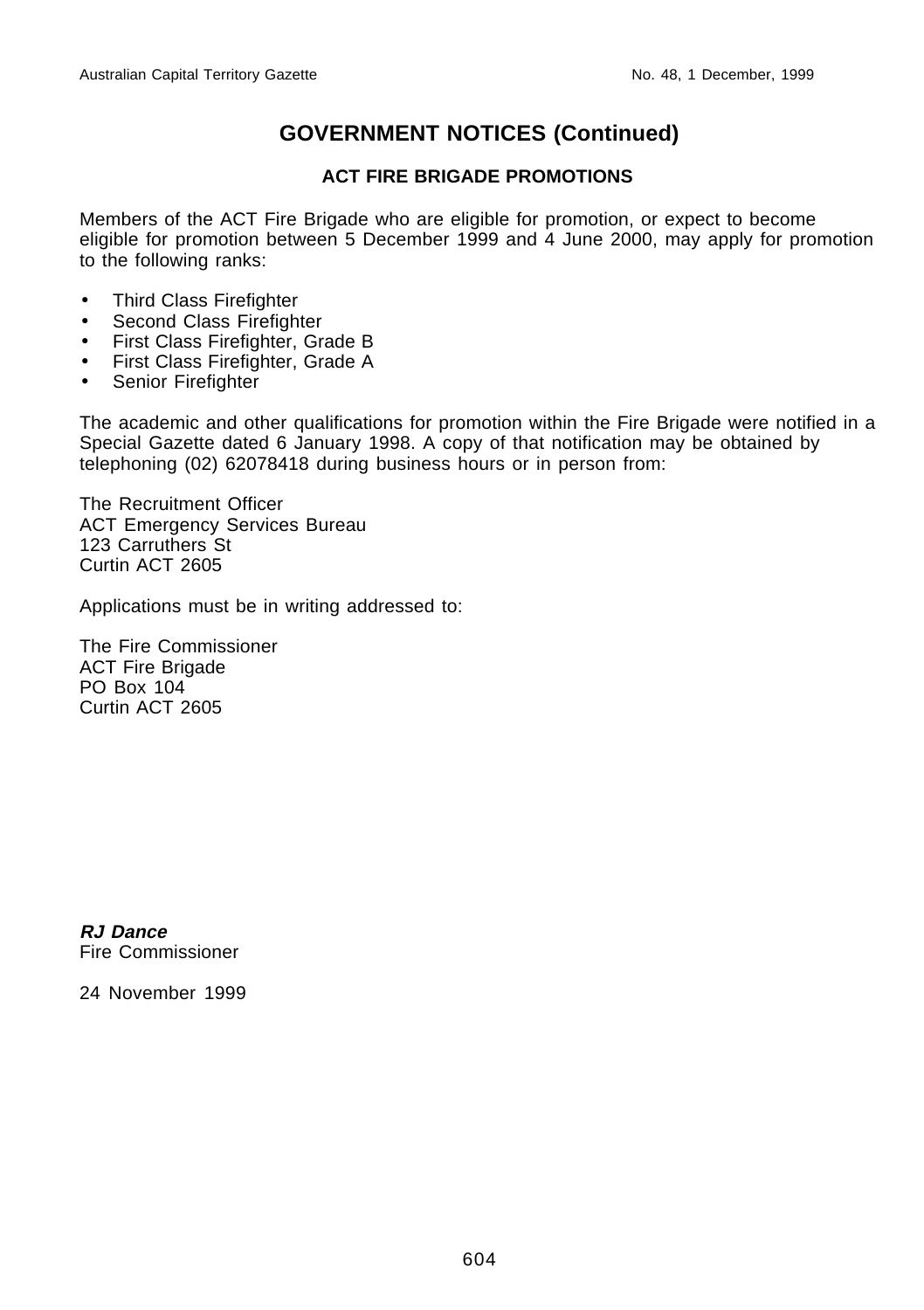

#### AUSTRALIAN CAPITAL TERRITORY

#### **APPOINTMENT**

I, MICHAEL MOORE, Minister for Health and Community Care, in accordance with Section 36A of the Mental Health (Treatment and Care) Act 1994 appoint:

#### **Michael Szwarcbord**

as the Care Coordinator for the purposes of the Act.

Dated this 22nd day of November 1999

#### **MICHAEL MOORE** MLA

Minister for Health and Community Care

#### **AUSTRALIAN CAPITAL TERRITORY HEALTH ACT 1993**

#### **DECLARATION**

I, Michael Moore, Minister for Health and Community Care, HEREBY DECLARE pursuant to section 13AC(1) of the Health Act 1993 that the DEPARTMENT OF ANAESTHESIA MORBIDITY AND MORTALITY REVIEW COMMITTEE established by John James Memorial Hospital is an approved private sector quality assurance committee for the purposes of Part IIIA of the Health Act 1993.

Dated this Eighteenth day of November 1999.

#### **Michael Moore** MLA

Minister for Health and Community Care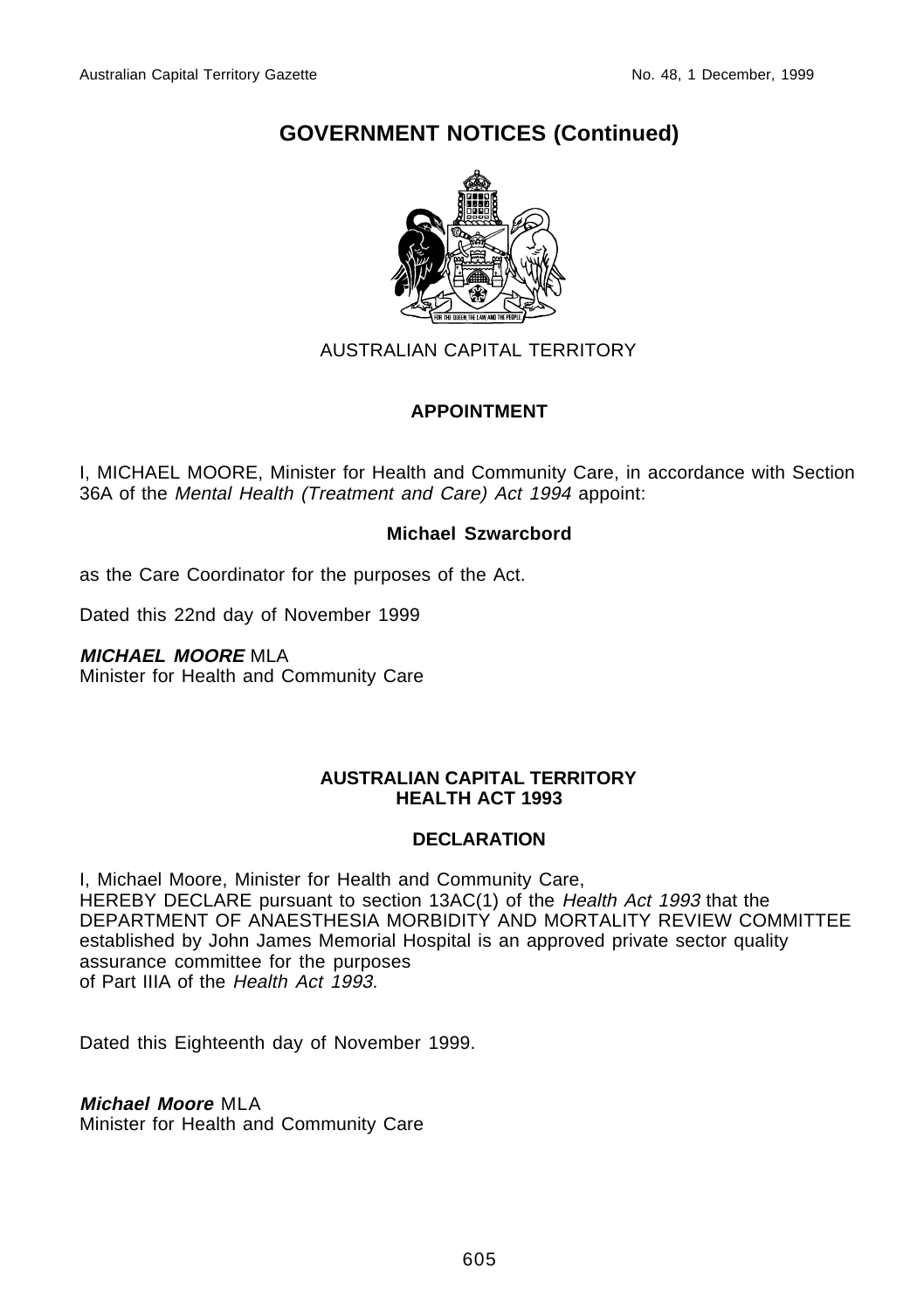#### **Environment ACT**

#### **Environment Protection Act 1997**

#### **Application for an Environmental Authorisation**

Notice is hereby given that under Section 48 of the *Environment Protection Act 1997*, environmental authorisations to conduct activities have been received from the organisations set out below:

| Organisation                | <b>Brief Description of</b><br><b>Activity</b>          | Location                                                                 |
|-----------------------------|---------------------------------------------------------|--------------------------------------------------------------------------|
| Canberra Tourism and Events | Motorsports                                             | Langton Crescent, Queen Victoria                                         |
| Corporation                 | National Capital 100 V8<br>Supercar Race                | Terrace, Kings Avenue, State Circle<br>PARKES & Flynn Drive, YARRALUMLA. |
| Queanbeyan City Council     | Sewerage Treatment and<br>sewerage sludge<br>composting | Nimrod Road, OAKES ESTATE                                                |

Under Section 48(1) of the *Environment Protection Act 1997*, any person who wishes to make a written submission to the Environment Management Authority concerning the above application may do so within 15 working days after the date of the notice. Submissions should be addressed to Environment Management Authority, PO Box 144, Lyneham ACT 2602

#### **Environmental Authorisations**

Notice is hereby given that under Section 49 of the Environment Protection Act 1997 (the Act), environmental authorisations to conduct activities have been granted to the organisations set out below:

| Organisation               | <b>Brief Description of Activity</b> | Location                 |
|----------------------------|--------------------------------------|--------------------------|
| Stiles Automotive P/L      | Use of CFCs and HCFCs                | 4 Prospect Court Phillip |
| C.S.P. Landscaping Pty Ltd | Pest Control                         | Victoria Street Hall     |

#### **Annual Review of Environmental Authorisations**

Notice is hereby given that the following environmental authorisations have been reviewed under Section 57 of the Act and the Environment Management Authority decided not to take any action under the Act in respects of these authorisations.

| <b>Organisation</b>                   | <b>Brief Description of Activity</b> | Location                                             |
|---------------------------------------|--------------------------------------|------------------------------------------------------|
| Arestapest Envirosafe Pest Management | Pest Control                         | Unit 1 Duffy Shopping Centre,                        |
| Supreme Pest Control                  | Pest Control                         | Glenmaggie Street Duffy<br>149 Dumas Street McKellar |

Under Section 135 of the Act, an application may be made to the Administrative Appeals Tribunal for a review of these decisions. The Administrative Appeals Tribunal can be contacted on telephone 6217 4277.

Copies of applications for environmental authorisations, environmental authorisations and review documents are available for public inspection, during business hours, at the office of the Environment Management Authority, Level 2, South Wing, Macarthur House, Wattle Street Lyneham ACT, or by telephoning the Environment ACT Helpline on (02) 6207 9777.

Dated the 24<sup>th</sup> day of November 1999 Environment Management Authority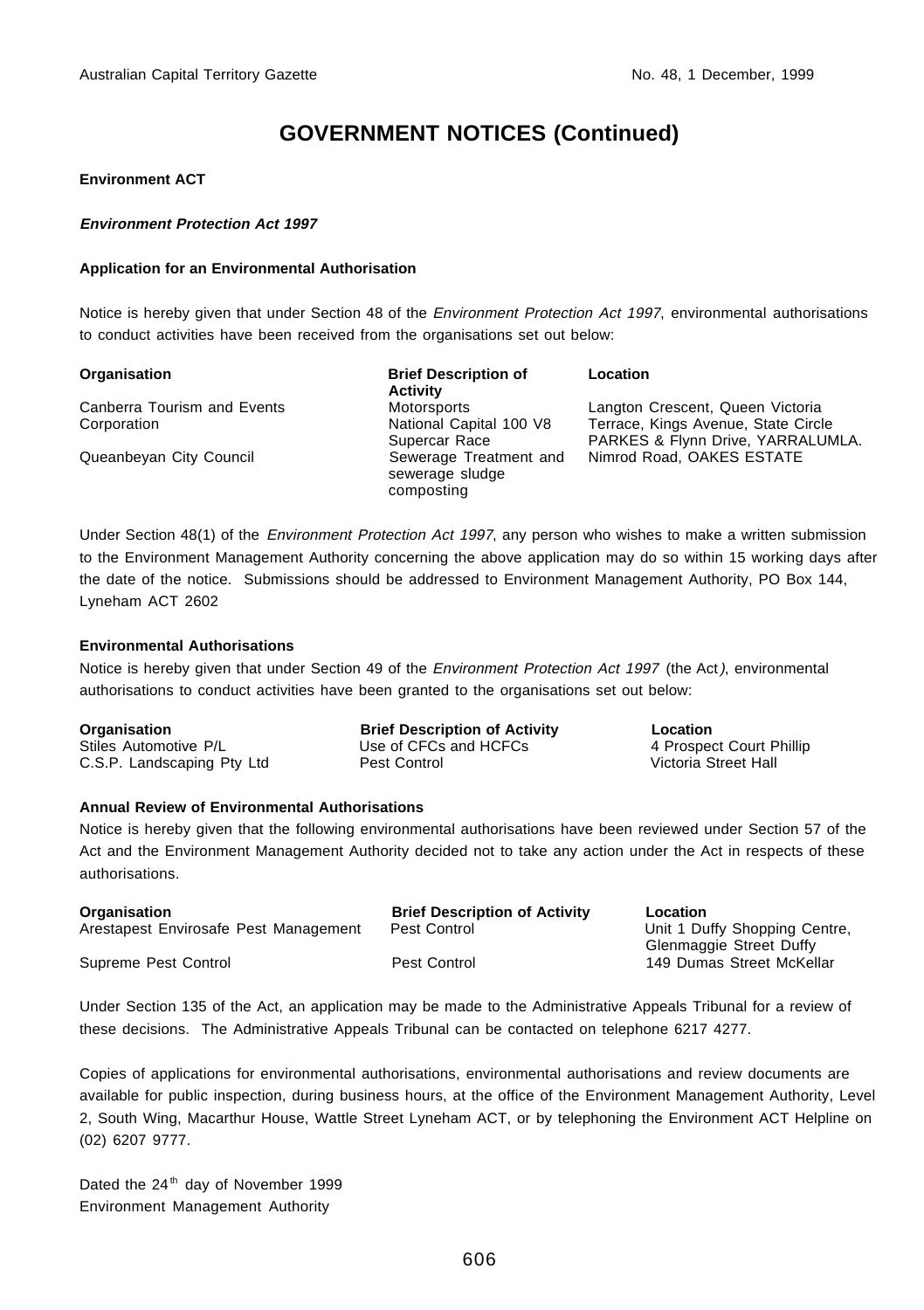#### **AUSTRALIAN INTERNATIONAL HOTEL SCHOOL**

#### **Hotel School Act 1996**

Pursuant to Section 30 of the *Hotel School Act 1996*, the Board of Management of the Australian International Hotel School ("School") determines that the following fees are payable from 1 January 2000, by new students commencing the Bachelor of Business (Hotel Management), or equivalent course, conducted by the School.

#### **National Students**

The following categories of applicants are eligible for national student fees:

- Australian Citizens
- Permanent residents of Australia
- New Zealand citizens \*

The composite fee for National Student fees is \$41,900. This fee incorporates an enrolment component of \$2000.

\* New Zealand Citizens will also be required to pay Overseas Health Cover costs, as determined by the Australian Government. in advance for the first year

The \$2,000 enrolment component will be waived for national students who:

- have resided in the ACT for two or more years directly proceeding the applicant's date of application to the School.
- have parents/guardians who have resided in the ACT for two or more years directly preceding the applicant's date of application to the School.

#### **International Students**

International Students are those students who do not meet the definition of a National **Student** 

The Composite fee for International Students is \$48,900. This incorporates an enrolment fee of \$2,000 and an International Student fee of \$1,500.

International Students will also be required to pay overseas health cover costs, as determined by the Australian Government, in advance for the first year.

#### **Payment Arrangements**

The Standard payment arrangements are based on 9 equal payments made one month in advance of the start of each term. These payments do not attract a discount or administrative charge.